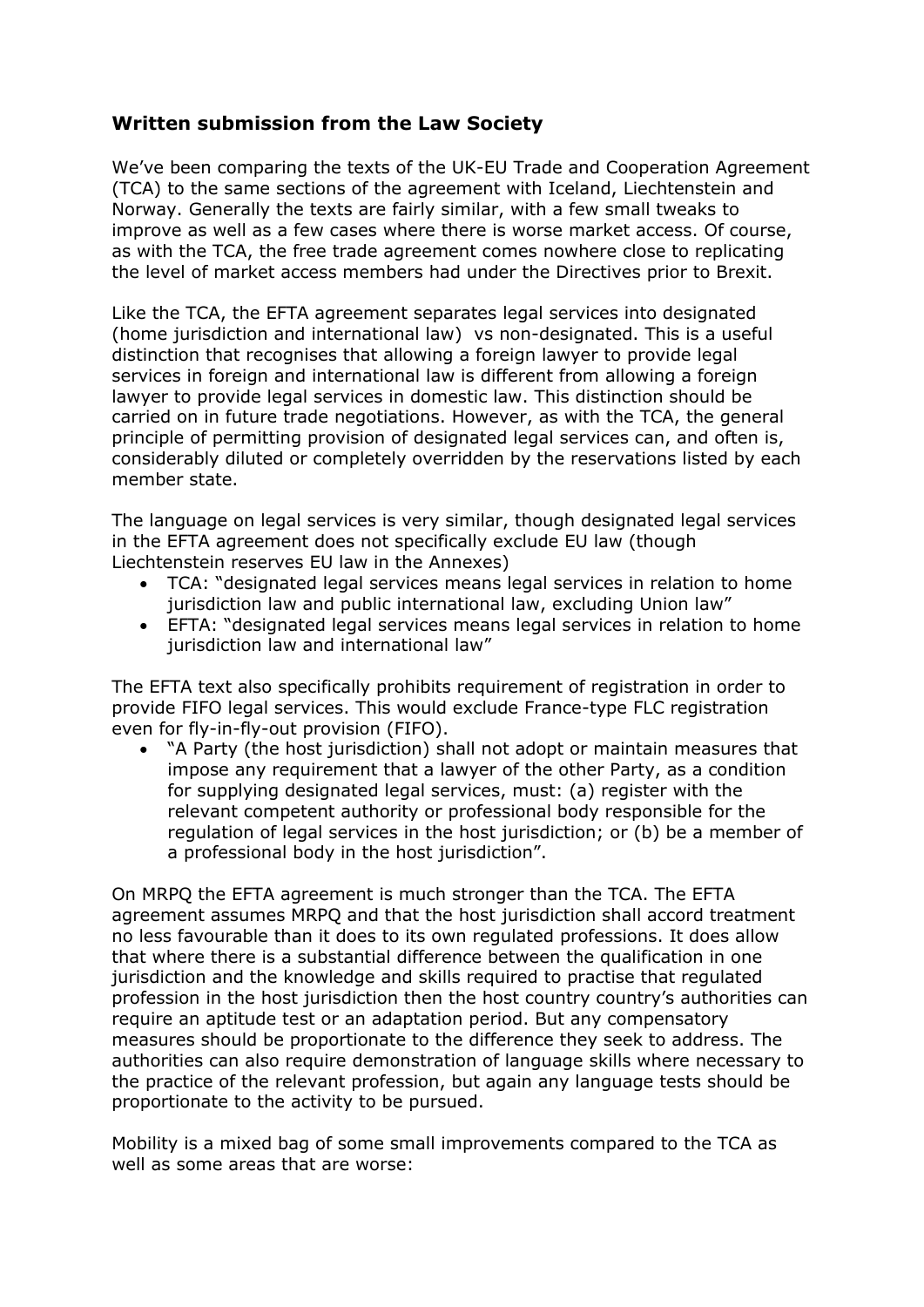- **Short Term Business Visitors (STBV) —**As opposed to the TCA, where length of stay commitments are up front, subject to reservations, in the EFTA agreement the commitments are in the Annexes, also with reservations.
	- o In the TCA STBV can stay 90 days in any six-month period in the Schengen zone or any individual non-Schengen member state. In EFTA, Liechtenstein and Norway have similar length of stay restrictions, but Iceland only permits 90 days per year.
	- o Iceland requires advance notification for ALL STBV activities.
	- $\circ$  Liechtenstein has a reseration specifying that STBV may not supply any service or sell any goods. Liechtenstein requires advanced notification to attend trade fairs or for sales/marketing visits.
- **Business Visitors for Establishment Purposes (BVEP) —**Both agreements have very similar language, but in the TCA the BVEP must be working for the company that is establishing a branch while the EFTA is a little bit looser in allowing "setting up an enterprise of the *same group*". Norway and Liechtenstein allow 90 days/six months, which is the same as the TCA, while Iceland only allows BVEP to be in country for 90 days in a year.
- **Contractual Service Suppliers (CSS) —**In the TCA this category is almost unusable for most firms as it is not available to employees of a company that has a branch anywhere in the EU, even when the contract for service provision is in a different member state. In the EFTA agreement this only applies where there is a branch in the "Party granting entry". While the TCA specifically requires that the person applying for the visa have worked providing the same type of services as an employee of the company for at least one year and have at least three years of professional experience in the activity and a university degree or qualification, the EFTA agreement has no minimum previous employment or experience requirements up front, though there are some in the reservations in the Annexes at the national level that require demonstrating specialised skills or qualifications.
	- $\circ$  The TCA allows CSS for 12 months or the length of the contract, whichever is less (subject to reservations by member states). In EFTA the time limits are in the Annexes as commitments at the national level.
		- Iceland only allows 6 months.
		- Norway only allows 6 months per 12 months or the duration of the contract, whichever is less, but also specifies that the CSS will not be granted a second time to provide the same service to the same recipient.
		- Liechtenstein only allows stays of a cumulative eight days per ninety day period.
- **Independent Professionals (IP) —**Again, the TCA requires at least six years of professional experience, and a university degree or qualification. The EFTA agreement again does not have experience or qualification requirements up front, though the countries do have some requirements in the Annex. Iceland and Norway are fairly vague in only requiring some evidence of specialised skills necessary to perform the service. But